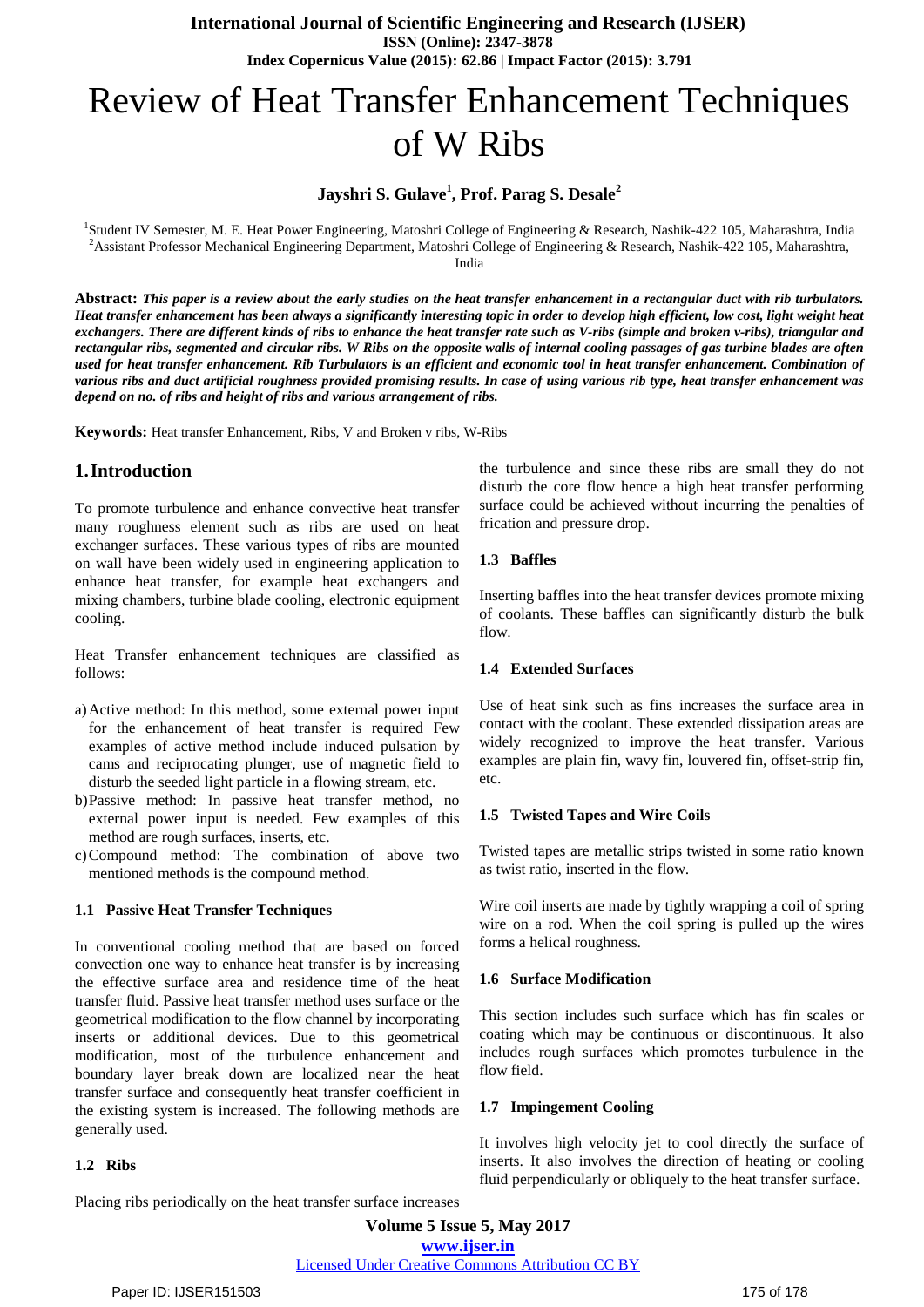#### **1.8 Additives**

These include addition of solid particles, liquid droplets, gas bubbles, etc. which are introduced in single phase flow. Additive for gas is introduced as a dilute phase (gas-solid suspension) or as dense phase (fluidized bed). Liquid additives usually depress the surface tension of liquids for boiling system.

### **2.Rib Geometry**

Large number of Rib geometries has been proposed for the use of heat transfer enhancement and more are still being developed

#### **2.1 Common Attributes of Ribs are**

a) **Shape**: Most of the Ribs found in literature are Rectangular Ribs, Square Ribs, Triangular Ribs, M-shaped, W-shaped, V-Shaped. In the present work, W-shaped ribs have been studied.

b) **Height**: Small heights of ribs are preferred to minimize the pressure drop.

c) **Spacing:** It is the distance between two consecutive Ribs.

d) **Width:** Small widths of ribs are preferred to minimize the pressure drop.

#### **2.2 Arrangements of Ribs**

Arrangement of Ribs on a flat plate plays a crucial role to enhance the heat transfer within the channel without incurring the penalties of friction and pressure drop that are severe enough to negate the benefits of heat transfer augmentation. Inline, Staggered, Offset, Zig-Zag are the possible arrangement of Ribs in a flow channel.

#### **2.3 Types of Ribs**

Implementation of Ribs are decided on the basis of size, cost and their ability to lend support to the tube bundles and direct flow, often this is linked to available pressure drop and the size and number of passes within the exchanger. Special allowance changes are made for finned tubes. The different types of Ribs are:

- V-Shaped ribs
- M-shaped ribs
- W-shaped ribs
- Circular ribs
- Rectangular ribs

Some of the common rib configurations are shown in following figure.



**Figure 1:** W Ribs with flat plate



**Figure 2:** V Ribs with flat plate



**Figure 3:** W Ribs with Inline arrangements

# **3.Literature Survey**

Literature survey of work carried out by various authors using different arrangements and types of ribs for heat transfer enhancement techniques can be studied.

**[1] Priyank Lohiya and Shree Krishna Choudhary,** Studied heat Transfer Enhancement in a Rectangular Duct with Rib Turbulators**.** In which Ribs have been used as a tool to enhance heat transfer by increasing the level of turbulence mixing in the flow. Rib roughness on the underside of the top wall of a duct has been found to substantially enhance the heat transfer coefficient. A two-dimensional CFD investigation is conducted to study forced convection of fully developed turbulent flow in a rectangular duct having ribs on the underside of the top wall.

**[2] Aravind Rohan Sampath,** presented a detailed investigation of effect of rib turbulators on heat transfer performance in stationary ribbed channels where they examined thermal performance computationally for the stationary channels with rib turbulators oriented at 90 degrees. Ribs were placed on opposite walls and the heat

**Volume 5 Issue 5, May 2017 www.ijser.in** Licensed Under Creative Commons Attribution CC BY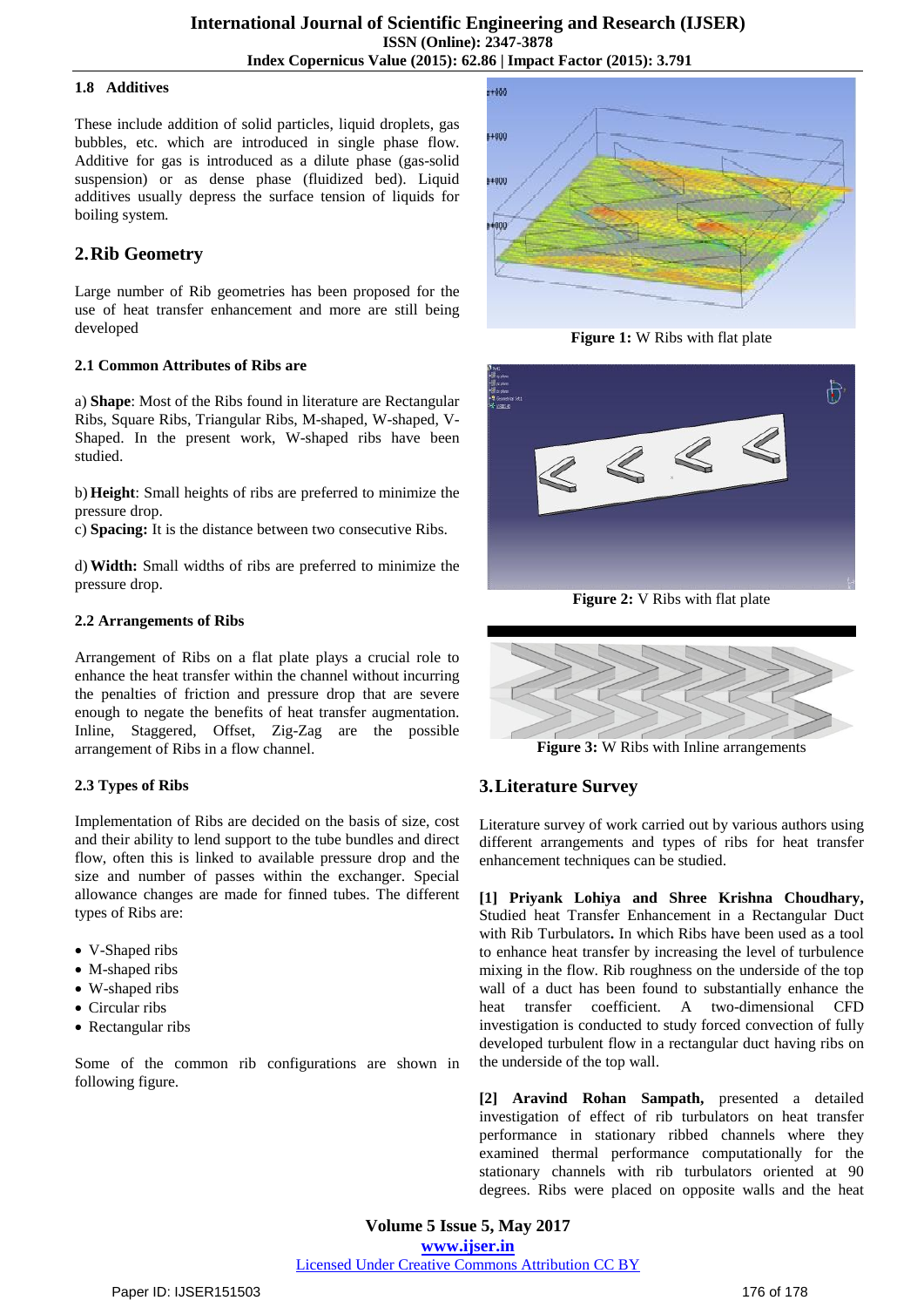transfer coefficients and frictional loss were calculated. The results obtained for all the channels with different rib configuration proved that the increase in rib width reduced the thermal performance of the channels. By combined effect of rib width, rib spacing and flow parameters, the optimal cooling configuration was obtained.

**[3] S. Srinivasan, A.U. Jeevan Kumar,** Carried out CFD Analysis of Air and Steam in a Rectangular Channel Having Parallel RIBS. The effects of Reynolds numbers (Re), rib spacing ratio (P/e), and rib angles  $(\alpha)$  on steam and air convective heat transfer were obtained. The modeling has been done on the Creo parametric 2.0 software and to get the exact mesh of the duct the meshing was done in Hypermesh and the analysis were done in CFD Fluent software. Angle rib turbulators positively affect the heat transfer enhancement for both steam and air flow. Rib spacing has a relative weaker effect on heat transfer enhancement. Nusselt numbers for steam and air increase with decrease in rib angle.

**[4]Priyank Lohiya, Shree Krishna Choudhary,** conducted a numerical study on heat transfer of turbulent duct flow through ribbed duct.Ribs have been used as a tool to enhance heat transfer by increasing the level of turbulence mixing in the flow. Rib roughness on the underside of the top wall of a duct has been found to substantially enhance the heat transfer coefficient. A two-dimensional CFD investigation is conducted to study forced convection of fully developed turbulent flow in a rectangular duct having ribs on the underside of the top wall. CFD solutions are obtained using commercial software ANSYS FLUENT v12.1. The working fluid in all cases is air.

**[5]Satyanand Abraham, Rajendra P. Vedula,** presented a similar investigation of heat transfer and pressure drop measurements in a square cross-section converging channel with V and W rib turbulators. In which Ribs on the opposite walls of internal cooling passages of gas turbine blades are often used for heat transfer enhancement. These passages can be straight, converging or diverging. In the present study, experimental data for local heat transfer coefficients are presented for a converging channel with rib roughening elements with the cross-section being maintained square from inlet to exit. The local heat transfer coefficient distribution shows the same qualitative behavior observed for the straight channel.

**[6] P.R. Chandra, C.R. Alexander, J.C. Han,** carried out an experiment to examine heat transfer and friction behaviors in rectangular channels with varying number of ribbed walls.

An experimental study of surface heat transfer and friction characteristics of a fully developed turbulent air flow in a square channel with transverse ribs on one, two, three, and four walls is reported. Tests were performed for Reynolds numbers ranging from 10,000 to 80,000. The heat transfer roughness function, increased with roughness Reynolds number and compared well with previous work in this area. Both correlations could be used to predict the friction factor and heat transfer coefficient in a rectangular channel with varying number of ribbed walls.

**[7] Gurav utekar, Vivekanand Navadagi,** investigated performance analysis of solar collector with inline and perforated W shape rib roughened absorber plate for air heating application .investigation have been carried out by testing the collector under clear sky with available solar radiation intensity with variation in mass flow rate of air passing through collector ranging from 0.01484kg/sec to 0.01726kg/sec for three different absorber plates. Collector efficiency has been evaluated for plane absorber plate and compare with absorber plate having inline and staggered shape plate. It is found that instantaneous collector efficiency for staggered w shape perforated fin roughened absorber plate solar collector is 18% higher as compared with plain absorber plate solar collector for mass flow rate of 0.01726kg/sec and 12% heigher than the absorber plate with inline w shape rib roughened absorber plate collector. Enhancement in collector efficiency is due to increase in the turbulence of the air for staggered w shape absorber plate solar collector

**[8]Jianhua Wang, Zhixin Feng, Qian Zhang, Xiangyu Wub, Shiyan Mab,** presented Experimental investigations on overall cooling effect of ribbed channel with air bleeds.

In this experimental investigation on overall heat transfer performance of a rectangular channel, in which one wall has periodically placed oblique ribs to enhance heat exchange and cylindrical film holes to bleed cooling air, has been carried out in a hot wind tunnel at different mainstream temperatures, hot mainstream Reynolds numbers, coolant Reynolds numbers and blowing ratios. Based on the experimental data, the overall cooling effectiveness is correlated as the functions of Rem (Reynolds number of hot mainstream) and Rec (Reynolds number of internal coolant flow at entrance) for the parametric conditions examined.

**[9] Giovanni Tanda** performed an experimental study to investigate the Effect of rib spacing on heat transfer and friction in a rectangular channel with  $45^{\circ}$  angled rib turbulators on one/two walls. An experimental investigation of forced convection heat transfer in a rectangular channel (aspect ratio  $AR = 5$ ) with angled rib turbulators, inclined at  $45<sup>0</sup>$ , is presented. The angled ribs were deployed with parallel orientations on one or two surfaces of the channel. The convective fluid was air, and the Reynolds number varied from 9000 to 35,500.

**[10] X. Gao, B. Sunden,** Investigation carried out to examine heat transfer distribution in rectangular duct with V-shaped ribs. Heat transfer distributions are presented for a rectangular duct with two opposite wide walls arranged with V-Shaped ribs pointing upstream or downstream relative to the main flow direction. The parallel V-Shaped circular ribs are arranged staggered on the two wide walls. Local Nusselt's numbers are presented between a pair of adjacent ribs, and based on these the average Nusselt numbers are calculated to investigate the augmentation of heat transfer by the presence of the V-shaped ribs.

# **4.Conclusion**

The literatures about various heat transfer enhancement technique using rib turbulators and effect of rib turbulators on

**Volume 5 Issue 5, May 2017**